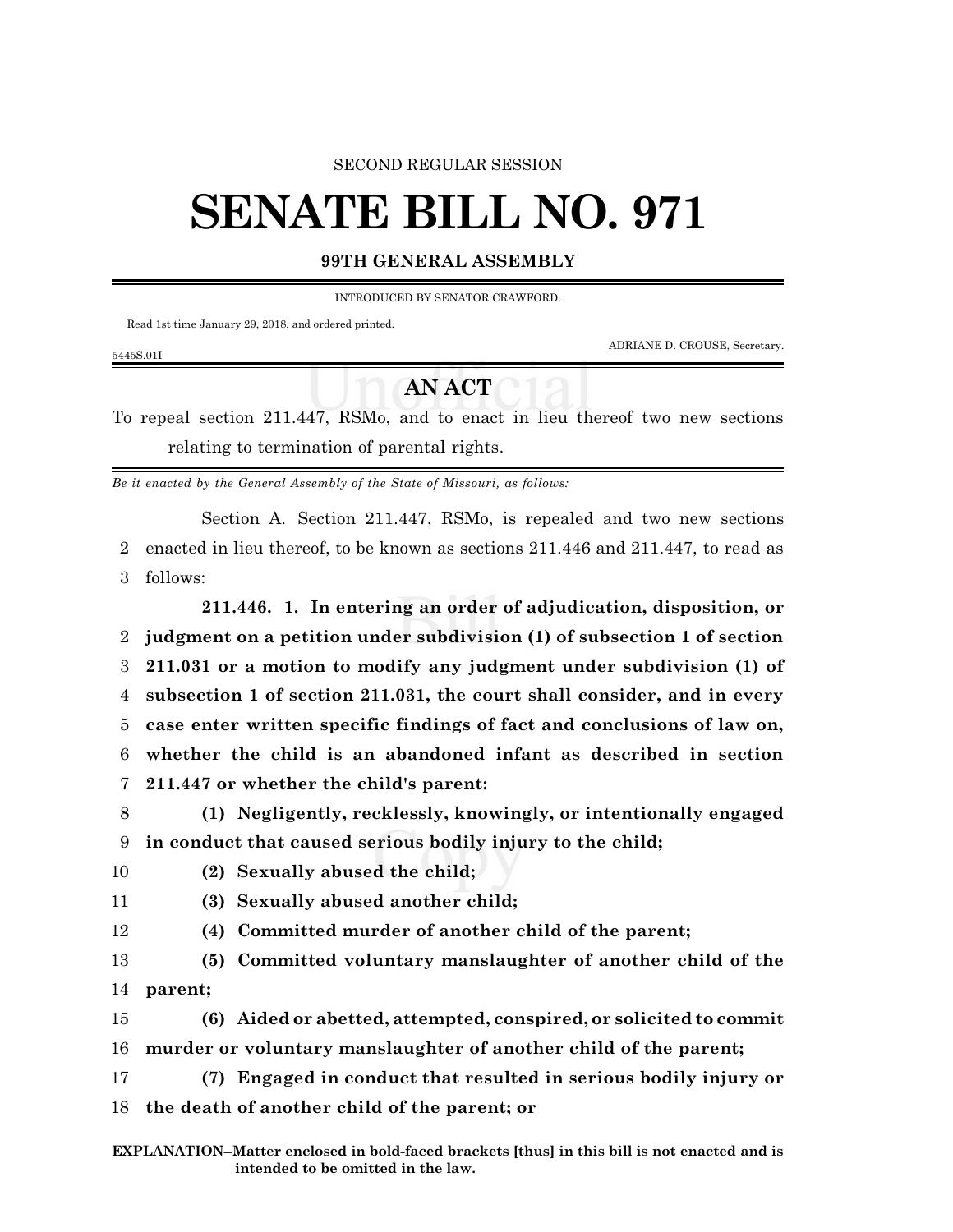**(8) Committed a felony assault that resulted in serious bodily injury to the child or to another child of the parent.**

 **2. The findings of fact shall be made by clear, cogent, and convincing evidence. A certified copy of any final order and judgment containing the findings in subsection 1 of this section shall be admitted into evidence in any petition for termination of parental rights under section 211.444 or 211.447 or in any petition for adoption under chapter 453. Any final judgment required by this section shall conclusively establish the findings of fact and conclusions of law contained therein for purposes of any subsequent proceeding for the termination of parental rights of the parent of the child.**

**3. For the purposes of this section, the following terms mean:**

 **(1) "Serious bodily injury", physical injury to a child that involves substantial risk of death, extreme physical pain, protracted and obvious disfigurement, or protracted loss or impairment of the function of a bodily member, organ, or mental faculty. "Serious bodily injury" shall also include injuries that a licensed physician has determined to be serious, critical, or life threatening;**

 **(2) "Sexual abuse", child molestation under sections 566.067 to 566.069 or sexual abuse under sections 566.100 and 566.101.**

211.447. 1. Any information that could justify the filing of a petition to terminate parental rights may be referred to the juvenile officer by any person. The juvenile officer shall make a preliminary inquiry and if it appears that the information could justify the filing of a petition, the juvenile officer may take further action, including filing a petition. If it does not appear to the juvenile officer that a petition should be filed, such officer shall so notify the informant in writing within thirty days of the referral. Such notification shall include the reasons that the petition will not be filed.

 2. Except as provided for in subsection 4 of this section, a **juvenile officer or the children's division, if the child is in the custody of or under supervision of the division, shall file a** petition to terminate the parental rights of the child's parent or parents **[**shall be filed by the juvenile officer or the division,**]** or**,** if such a petition has been filed by another party **and the child is under the custody or supervision of the division**, the juvenile officer or the division shall seek to be joined as a party to the petition, when:

(1) Information available to the juvenile officer or the division establishes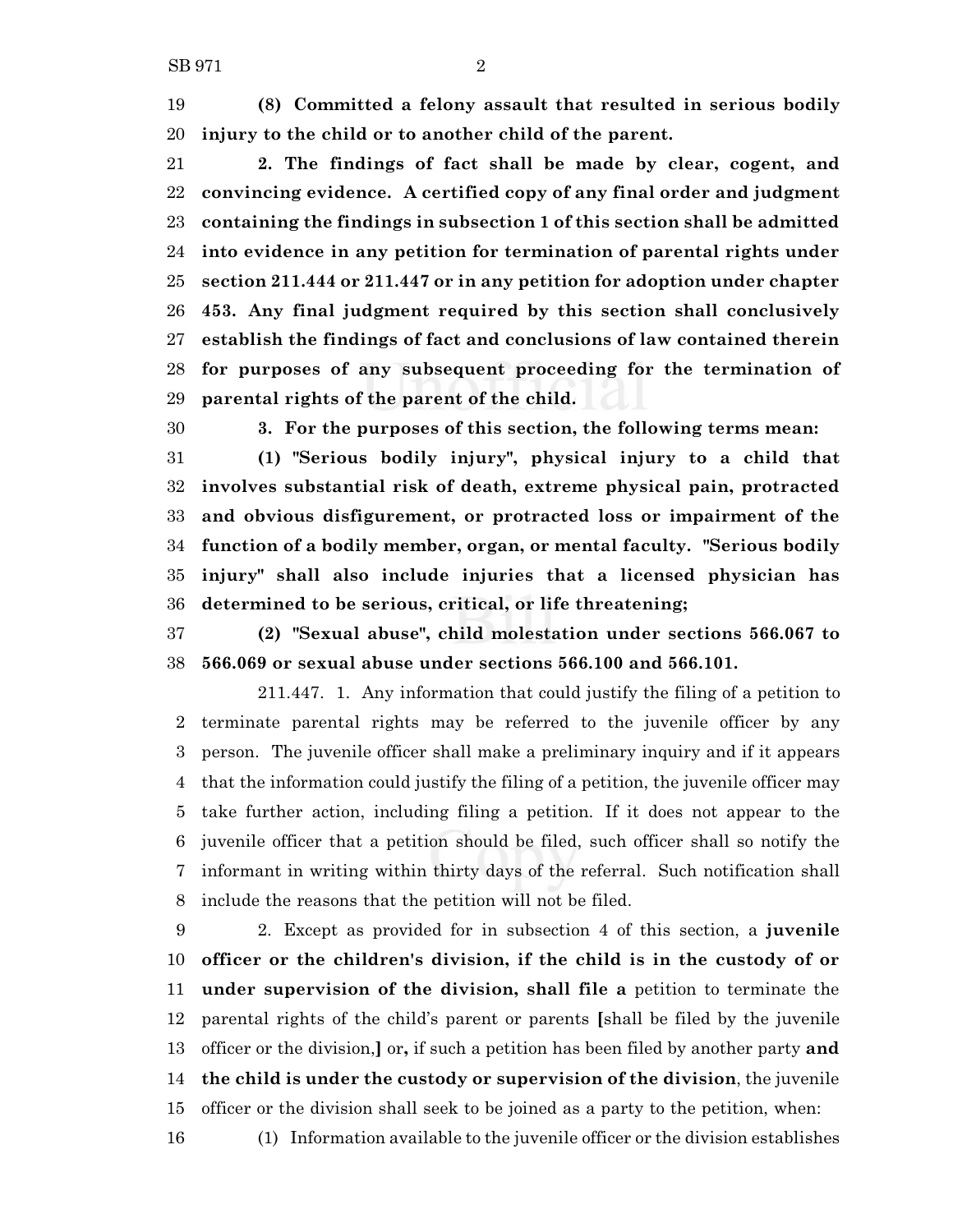that the child has been in foster care for at least fifteen of the most recent twenty-two months; **[**or**]**

 (2) A court of competent jurisdiction has determined the child to be an abandoned infant. For purposes of this subdivision, an "infant" means any child one year of age or under at the time of filing of the petition. The court may find that an infant has been abandoned if:

 (a) The parent has left the child under circumstances that the identity of the child was unknown and could not be ascertained, despite diligent searching, and the parent has not come forward to claim the child; **[**or**]**

 (b) The parent has, without good cause, left the child without any provision for parental support and without making arrangements to visit or communicate with the child, although able to do so; or

 (c) The parent has voluntarily relinquished a child under section 210.950; **[**or**]**

(3) A court of competent jurisdiction has determined that the parent has:

(a) Committed murder of another child of the parent; **[**or**]**

 (b) Committed voluntary manslaughter of another child of the parent; **[**or**]** (c) Aided or abetted, attempted, conspired or solicited to commit such a murder or voluntary manslaughter; or

 (d) Committed a felony assault that resulted in serious bodily injury to the child or to another child of the parent**; or**

 **(4) A court of competent jurisdiction has entered a final judgment containing one or more of the required findings under section 211.446**.

 3. **[**A**] The juvenile officer or the division, if the child is in the custody or under the supervision of the division, shall file a petition for** termination of parental rights **[**petition shall be filed by the juvenile officer or the division,**]** or**,** if such a petition has been filed by another party, the juvenile officer or the division**, if the child is in the custody or under the supervision of the division,** shall seek to be joined as a party to the petition, within sixty days of the judicial determinations required in subsection 2 of this section, except as provided in subsection 4 of this section. Failure to comply with this requirement shall not deprive the court of jurisdiction **or statutory authority** to adjudicate a petition for termination of parental rights which is filed outside of sixty days. 4. If grounds exist for termination of parental rights pursuant to subsection 2 of this section, the juvenile officer or the division may, but is not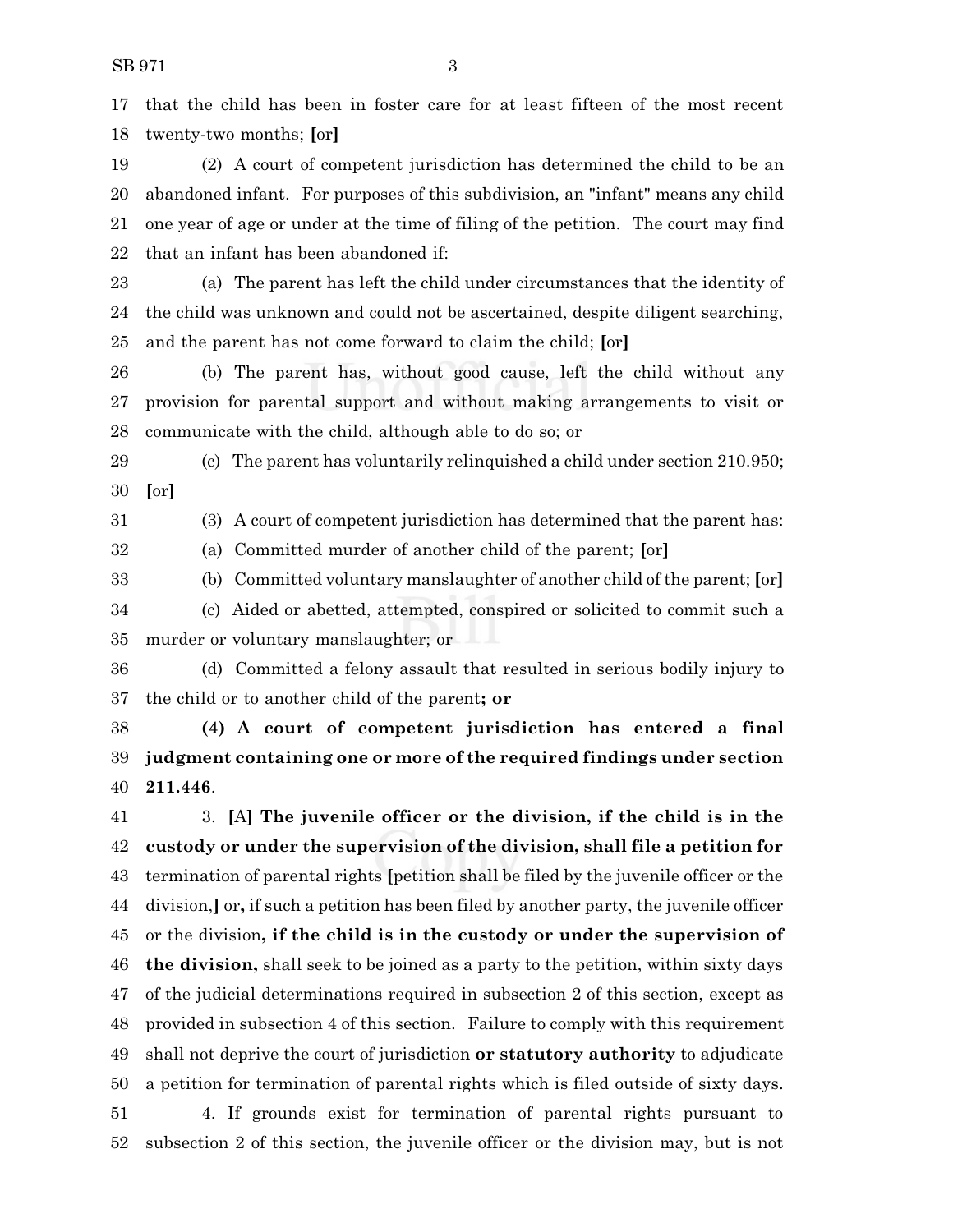required to, file a petition to terminate the parental rights of the child's parent or parents if:

(1) The child is being cared for by a relative; **[**or**]**

 (2) There exists a compelling reason for determining that filing such a petition would not be in the best interest of the child, as documented in the permanency plan which shall be made available for court review; or

 (3) The family of the child has not been provided such services as provided for in section 211.183.

 5. The juvenile officer or the division may file a petition to terminate the parental rights of the child's parent when it appears that one or more of the following grounds for termination exist:

 (1) The child has been abandoned. For purposes of this subdivision a "child" means any child over one year of age at the time of filing of the petition. The court shall find that the child has been abandoned if, for a period of six months or longer:

 (a) The parent has left the child under such circumstances that the identity of the child was unknown and could not be ascertained, despite diligent searching, and the parent has not come forward to claim the child; or

 (b) The parent has, without good cause, left the child without any provision for parental support and without making arrangements to visit or communicate with the child, although able to do so;

 (2) The child has been abused or neglected. In determining whether to terminate parental rights pursuant to this subdivision, the court shall consider and make findings on the following conditions or acts of the parent:

 (a) A mental condition which is shown by competent evidence either to be permanent or such that there is no reasonable likelihood that the condition can be reversed and which renders the parent unable to knowingly provide the child the necessary care, custody and control;

 (b) Chemical dependency which prevents the parent from consistently providing the necessary care, custody and control of the child and which cannot be treated so as to enable the parent to consistently provide such care, custody and control;

 (c) A severe act or recurrent acts of physical, emotional or sexual abuse toward the child or any child in the family by the parent, including an act of incest, or by another under circumstances that indicate that the parent knew or should have known that such acts were being committed toward the child or any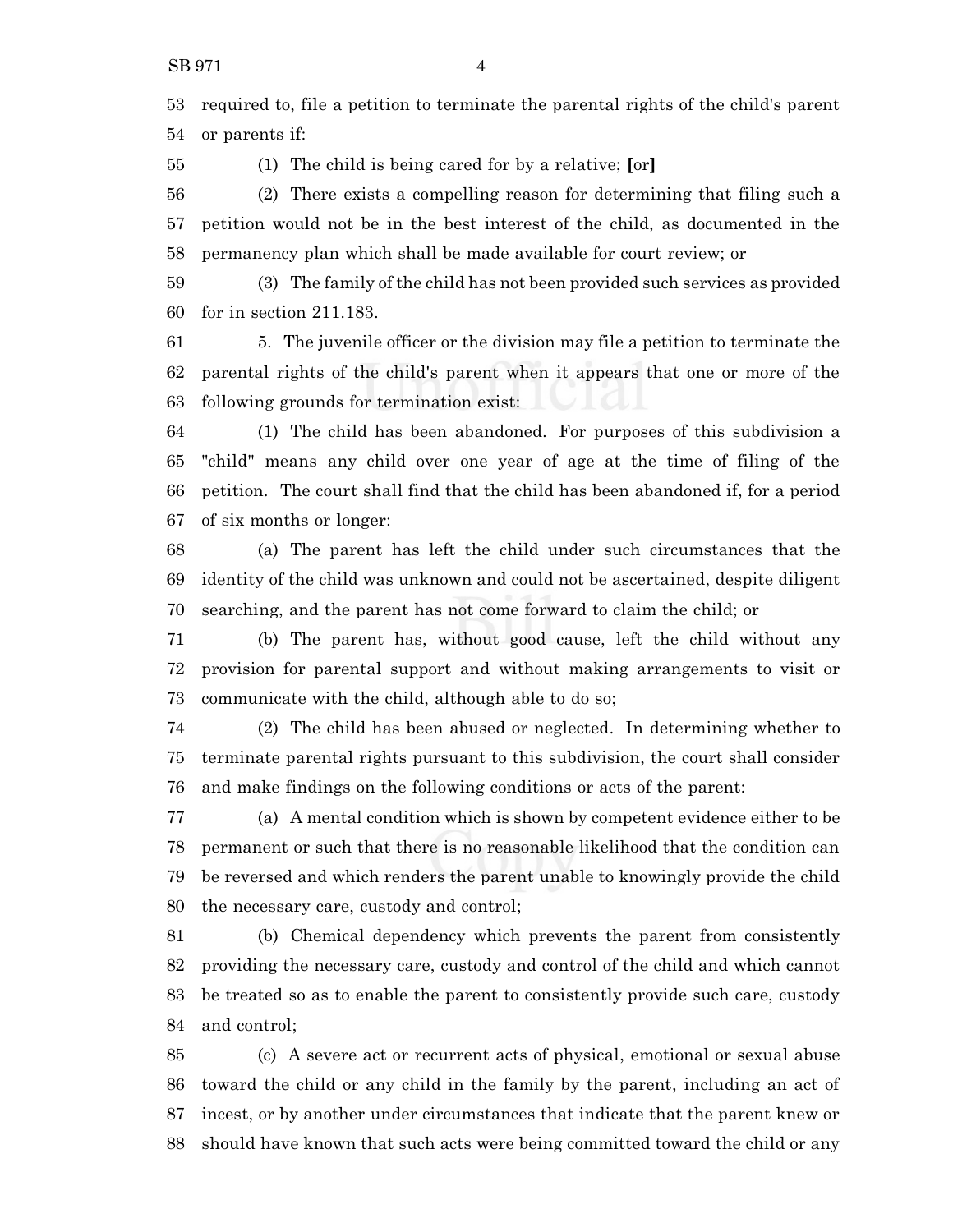child in the family; or

 (d) Repeated or continuous failure by the parent, although physically or financially able, to provide the child with adequate food, clothing, shelter, or education as defined by law, or other care and control necessary for the child's physical, mental, or emotional health and development.

 Nothing in this subdivision shall be construed to permit discrimination on the basis of disability or disease;

 (3) The child has been under the jurisdiction of the juvenile court for a period of one year, and the court finds that the conditions which led to the assumption of jurisdiction still persist, or conditions of a potentially harmful nature continue to exist, that there is little likelihood that those conditions will be remedied at an early date so that the child can be returned to the parent in the near future, or the continuation of the parent-child relationship greatly diminishes the child's prospects for early integration into a stable and permanent home. In determining whether to terminate parental rights under this subdivision, the court shall consider and make findings on the following:

 (a) The terms of a social service plan entered into by the parent and the division and the extent to which the parties have made progress in complying with those terms;

 (b) The success or failure of the efforts of the juvenile officer, the division or other agency to aid the parent on a continuing basis in adjusting his circumstances or conduct to provide a proper home for the child;

 (c) A mental condition which is shown by competent evidence either to be permanent or such that there is no reasonable likelihood that the condition can be reversed and which renders the parent unable to knowingly provide the child the necessary care, custody and control;

 (d) Chemical dependency which prevents the parent from consistently providing the necessary care, custody and control over the child and which cannot be treated so as to enable the parent to consistently provide such care, custody and control; **[**or**]**

 (4) The parent has been found guilty or pled guilty to a felony violation of chapter 566 when the child or any child in the family was a victim, or a violation of section 568.020 when the child or any child in the family was a victim. As used in this subdivision, a "child" means any person who was under eighteen years of age at the time of the crime and who resided with such parent or was related within the third degree of consanguinity or affinity to such parent;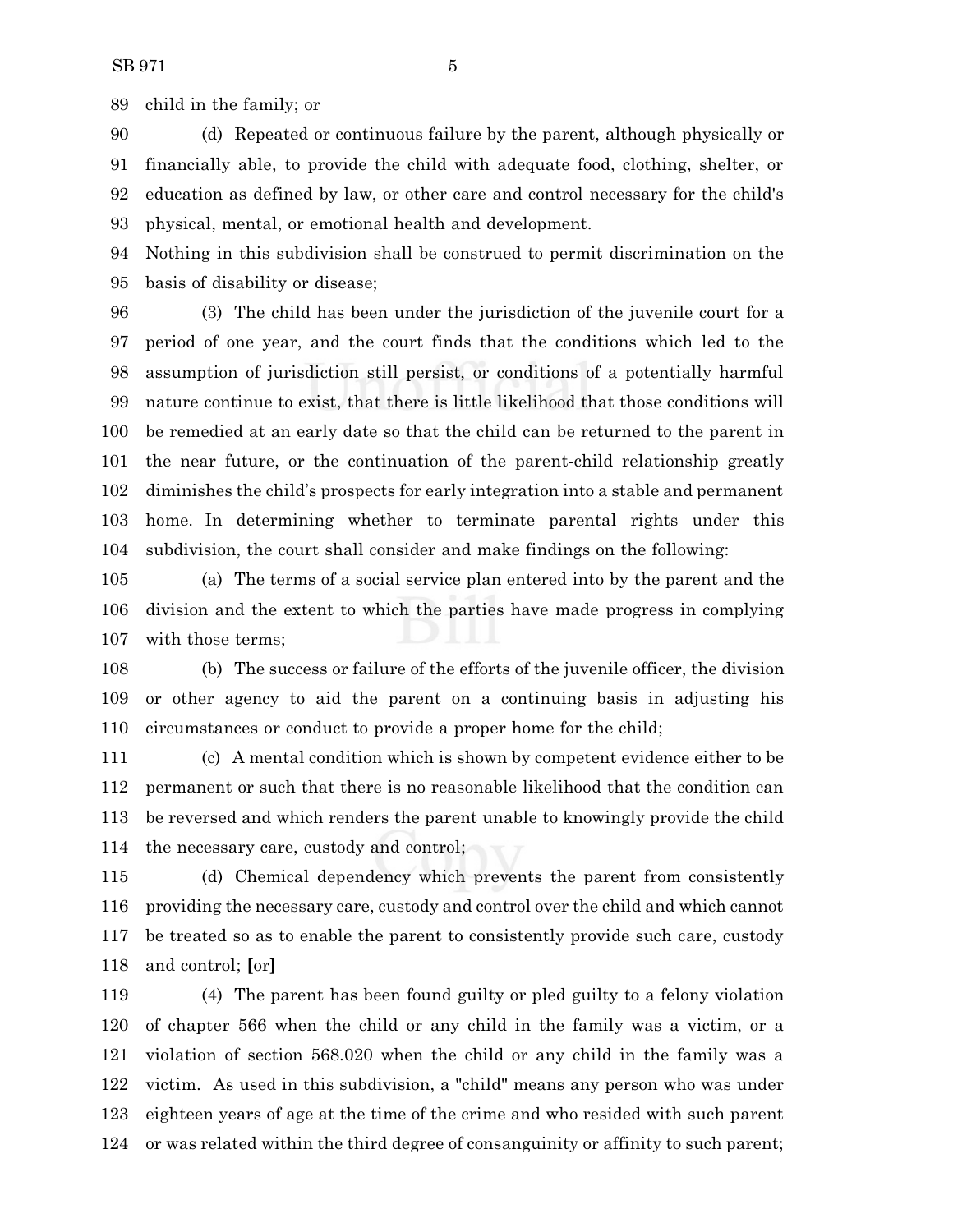**[**or**]**

 (5) The child was conceived and born as a result of an act of forcible rape or rape in the first degree. When the biological father has pled guilty to, or is convicted of, the forcible rape or rape in the first degree of the birth mother, such a plea or conviction shall be conclusive evidence supporting the termination of the biological father's parental rights; or

 (6) (a) The parent is unfit to be a party to the parent and child relationship because of a consistent pattern of committing a specific abuse including, but not limited to, specific conditions directly relating to the parent and child relationship which are determined by the court to be of a duration or nature that renders the parent unable for the reasonably foreseeable future to care appropriately for the ongoing physical, mental, or emotional needs of the child.

 (b) It is presumed that a parent is unfit to be a party to the parent and child relationship upon a showing that:

 a. Within a three-year period immediately prior to the termination adjudication, the parent's parental rights to one or more other children were involuntarily terminated pursuant to subsection 2 or 4 of this section or subdivision (1), (2), (3), or (4) of this subsection or similar laws of other states;

 b. If the parent is the birth mother and within eight hours after the child's birth, the child's birth mother tested positive and over .08 blood alcohol content pursuant to testing under section 577.020 for alcohol, or tested positive for cocaine, heroin, methamphetamine, a controlled substance as defined in section 195.010, or a prescription drug as defined in section 196.973, excepting those controlled substances or prescription drugs present in the mother's body as a result of medical treatment administered to the mother, and the birth mother is the biological mother of at least one other child who was adjudicated an abused or neglected minor by the mother or the mother has previously failed to complete recommended treatment services by the children's division through a family-centered services case;

 c. If the parent is the birth mother and at the time of the child's birth or within eight hours after a child's birth the child tested positive for alcohol, cocaine, heroin, methamphetamine, a controlled substance as defined in section 195.010, or a prescription drug as defined in section 196.973, excepting those controlled substances or prescription drugs present in the mother's body as a result of medical treatment administered to the mother, and the birth mother is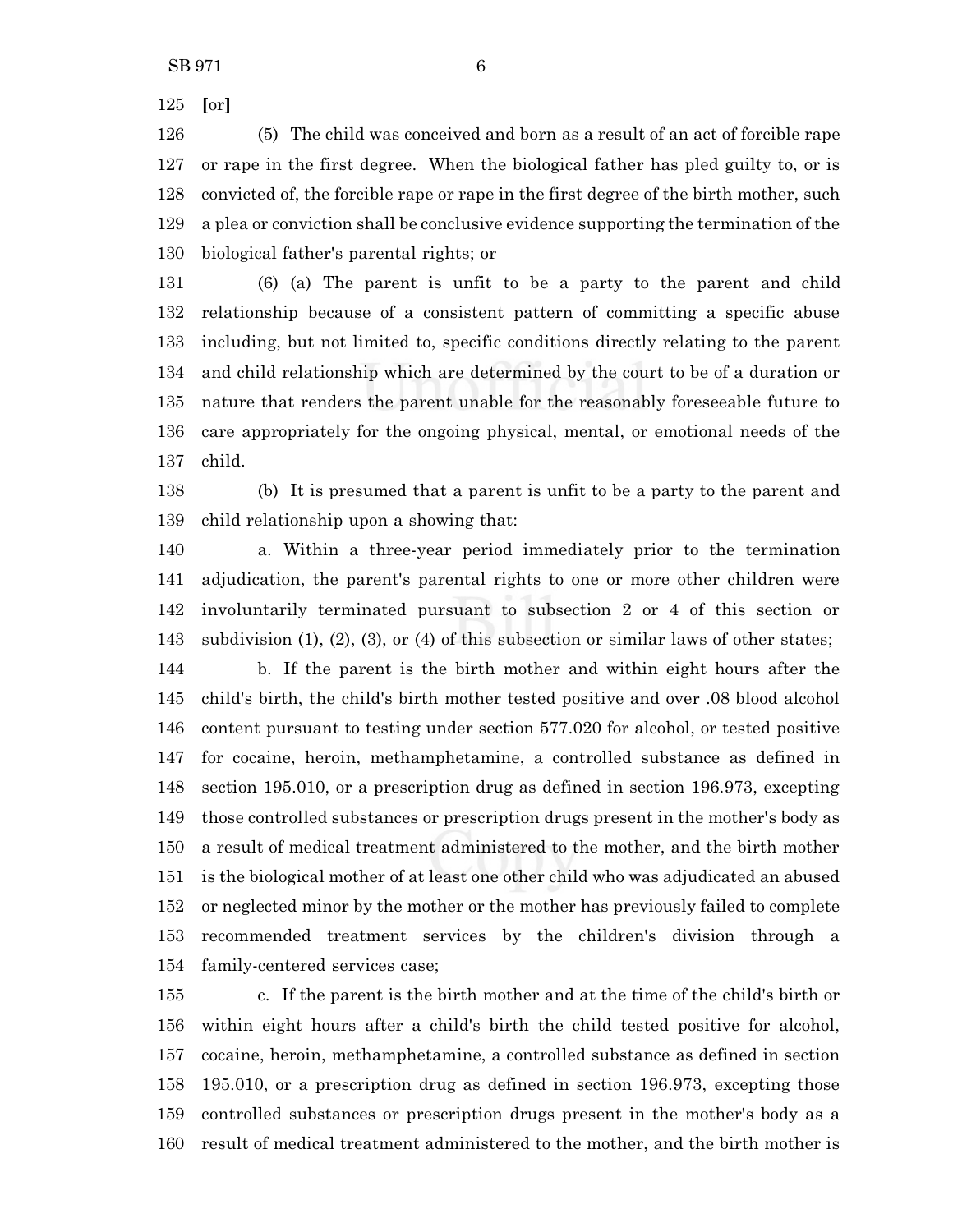the biological mother of at least one other child who was adjudicated an abused or neglected minor by the mother or the mother has previously failed to complete recommended treatment services by the children's division through a family-centered services case; or

 d. Within a three-year period immediately prior to the termination adjudication, the parent has pled guilty to or has been convicted of a felony involving the possession, distribution, or manufacture of cocaine, heroin, or methamphetamine, and the parent is the biological parent of at least one other child who was adjudicated an abused or neglected minor by such parent or such parent has previously failed to complete recommended treatment services by the children's division through a family-centered services case.

 6. The juvenile court may terminate the rights of a parent to a child upon a petition filed by the juvenile officer or the division, or in adoption cases, by a prospective parent, if the court finds that the termination is in the best interest of the child and when it appears by clear, cogent and convincing evidence that grounds exist for termination pursuant to subsection 2, 4 or 5 of this section.

177 177 177 7. When considering whether to terminate the parent-child relationship pursuant to subsection 2 or 4 of this section or subdivision (1), (2), (3) or (4) of subsection 5 of this section, the court shall evaluate and make findings on the following factors, when appropriate and applicable to the case:

(1) The emotional ties to the birth parent;

 (2) The extent to which the parent has maintained regular visitation or other contact with the child;

 (3) The extent of payment by the parent for the cost of care and maintenance of the child when financially able to do so including the time that the child is in the custody of the division or other child-placing agency;

 (4) Whether additional services would be likely to bring about lasting parental adjustment enabling a return of the child to the parent within an ascertainable period of time;

(5) The parent's disinterest in or lack of commitment to the child;

 (6) The conviction of the parent of a felony offense that the court finds is of such a nature that the child will be deprived of a stable home for a period of years; provided, however, that incarceration in and of itself shall not be grounds for termination of parental rights;

 (7) Deliberate acts of the parent or acts of another of which the parent knew or should have known that subjects the child to a substantial risk of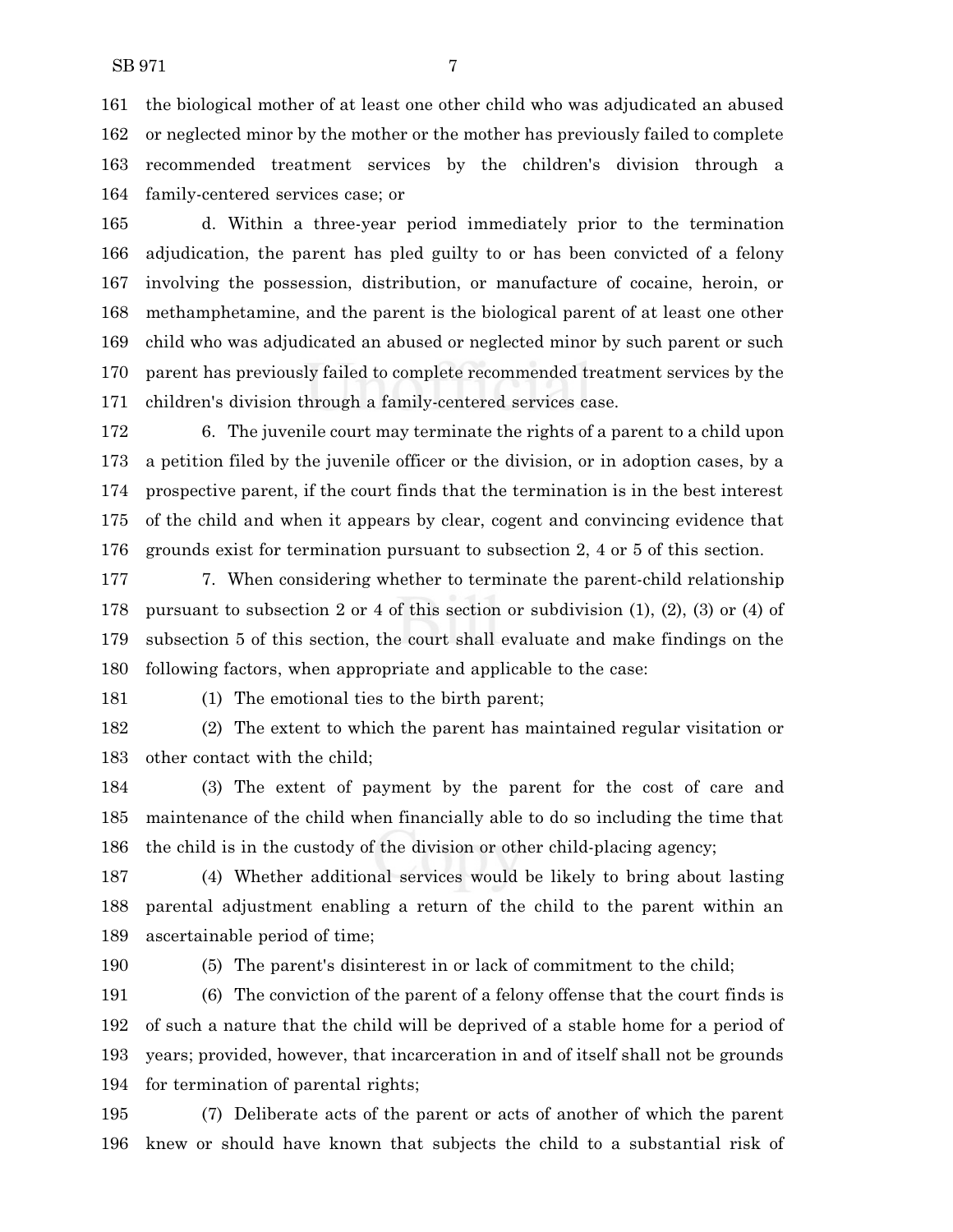physical or mental harm.

 8. The court may attach little or no weight to infrequent visitations, communications, or contributions. It is irrelevant in a termination proceeding that the maintenance of the parent-child relationship may serve as an inducement for the parent's rehabilitation.

 9. In actions for adoption pursuant to chapter 453, the court may hear and determine the issues raised in a petition for adoption containing a prayer for termination of parental rights filed with the same effect as a petition permitted pursuant to subsection 2, 4, or 5 of this section.

 10. The disability or disease of a parent shall not constitute a basis for a determination that a child is a child in need of care, for the removal of custody of a child from the parent, or for the termination of parental rights without a specific showing that there is a causal relation between the disability or disease and harm to the child.

 **11. (1) In cases where a child is in the custody, care, or supervision of the children's division and the court has entered a final judgment finding that one or more of the conditions specified in section 211.446 or subsection 2 of this section exist, the fact that an adoptive resource for the child has not been identified shall not be a relevant consideration and shall not constitute a basis for determining whether grounds exist for termination of parental rights or whether it is in the best interests of the child to terminate the parental rights of the parent to the child.**

 **(2) In cases where a child is in the custody, care, or supervision of the division, the division shall exercise active and diligent efforts to identify and place a child whose parents have had their parental rights terminated with an adoptive family or in a guardianship or to otherwise achieve the permanency goal for the child.**

 **(3) The division shall file a report with the court every six months detailing the division's active and diligent efforts to identify and place the child with an adoptive family or guardianship, or to otherwise achieve the permanency goal for the child until permanency has been achieved. At every post-permanency review hearing following the entry of a judgment terminating parental rights, the court shall review all such reports and may require the division and the parties to provide evidence detailing the active and diligent efforts to achieve**